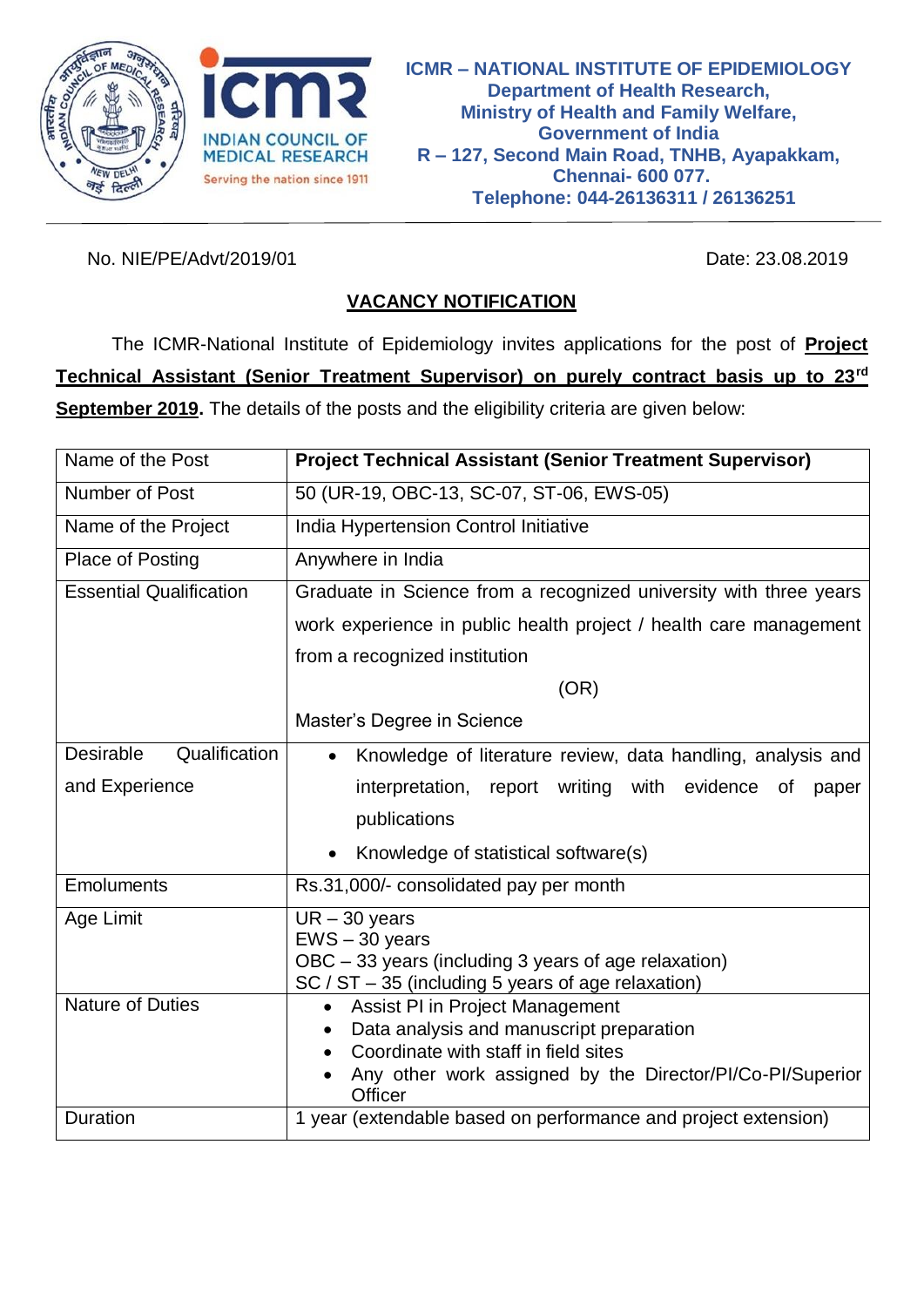### **Instructions to the candidates:**

- 1. The application should be as per the prescribed format (Annexure  $-$  A)
- 2. Candidates should enclose photocopies of educational qualification and experience and other testimonials duly self-attested along with filled application.
- 3. Age relaxation is admissible in respect of SC/ST/OBC candidates, Retrenched Government Employees, Departmental Candidates (including projects) and Ex-Servicemen in accordance with the instructions issued by the Central Government from time to time. Age concession to the extent of service rendered in other research projects will also be admissible for experienced and skilled persons.
- 4. The crucial date for determining the age limit shall be the closing date for receipt of application.
- 5. Experience certificate should clearly state the nature of work during the period of employment.
- 6. All posts are Contractual for the duration offered. The appointment may be renewed after every specific period of time subject to satisfactory performance and project requirement.
- 7. The incumbents selected will have no claim for regular appointments under NIE/ICMR or continuation of his/her services in any other project.
- 8. TA/DA will not be paid by NIE for attending the written test/ interview.
- 9. The Director, ICMR-NIE reserves the right to increase or decrease the number of posts or cancel the recruitment or re-advertise the posts, without assigning any reasons thereof, no further correspondence will be entertained in this regard.
- 10.Candidates are advised to check ICMR-NIE website regularly for further information, changes, which will be updated from time to time.
- 11.Date, Time and Place of written test / interview will be intimated by email separately to the eligible candidates.
- 12. Candidates shall send their application, along with all supporting documents superscribed as "**Application for the post of Project Technical Assistant (Senior Treatment Supervisor) under IHCI Project" on the top of envelope, through Registered / Speed post on or before 23.09.2019, addressed to;**

**The Director, ICMR-National Institute of Epidemiology, 2 nd Main Road, Tamil Nadu Housing Board, Ayapakkam, Chennai – 600 077**

**Application should also be forwarded to this office by Email Id: [ihcinie@gmail.com](mailto:ihcinie@gmail.com)**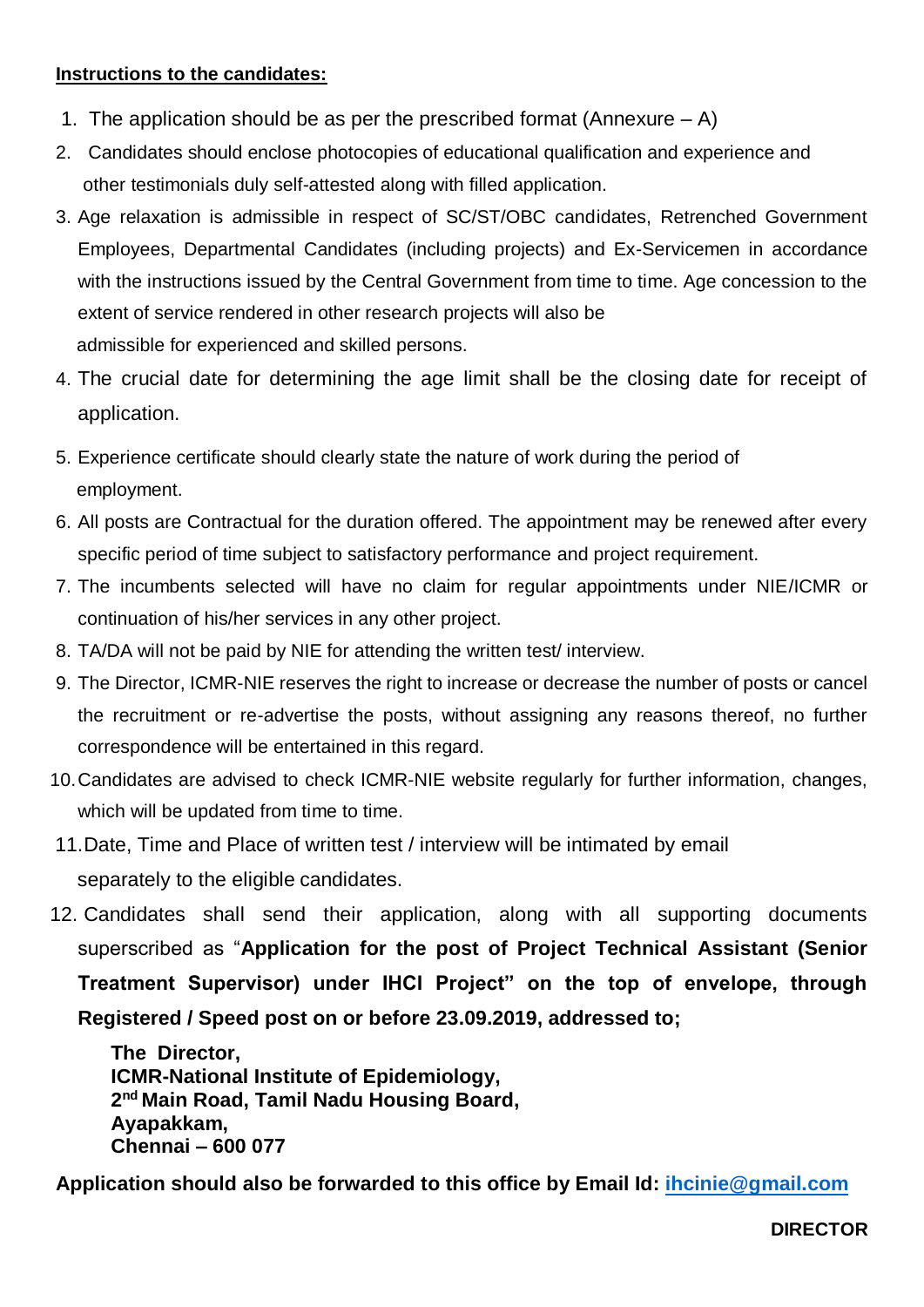### **Annexure - A**

## **ICMR-NATIONAL INSTITUTE OF EPIDEMIOLOGY**

**(Indian Council of Medical Research)**

Second Main Road, TNHB, Ayapakkam, Chennai – 600 077

**Application for the post: \_\_\_\_\_\_\_\_\_\_\_\_\_\_\_\_\_\_\_\_\_\_\_\_\_\_\_\_\_\_\_\_\_\_\_\_\_\_\_\_\_\_\_**

**Project : \_\_\_\_\_\_\_\_\_\_\_\_\_\_\_\_\_\_\_\_\_\_\_\_\_\_\_\_\_\_\_\_\_\_\_\_\_\_\_\_\_\_\_\_\_\_\_\_\_\_\_\_\_\_\_\_**

**Date: \_\_\_\_\_\_\_\_\_\_\_\_\_\_\_\_\_\_\_\_\_\_\_\_\_**

| 1) | Name (full in block letters)                                            |                                                                                                  |  |
|----|-------------------------------------------------------------------------|--------------------------------------------------------------------------------------------------|--|
| 2) | Father's Name                                                           |                                                                                                  |  |
| 3) | Date of birth (dd/mm/yyyy)<br>&Age as on closing date of<br>application | ------ Years<br>D D M M Y E A R                                                                  |  |
| 4) | <b>Sex</b>                                                              |                                                                                                  |  |
| 5) | Applying under SC / ST /<br><b>OBC</b> / EWS category                   | OC / SC / ST / OBC / EWS (Circle the appropriate)<br>Community                                   |  |
| 6) | Are you Physically handicapped                                          | YES /NO                                                                                          |  |
| 7) | Address for communication<br>with pin code                              | Applicant Name:<br>Son/of:<br>Door No:<br>Street:<br>Village:<br>Post:<br>District:<br>Pin code: |  |
| 8) | Mobile / Phone No. for<br>contact                                       |                                                                                                  |  |
| 9) | Email ID (mandatory)                                                    |                                                                                                  |  |

Affix recent passport size photo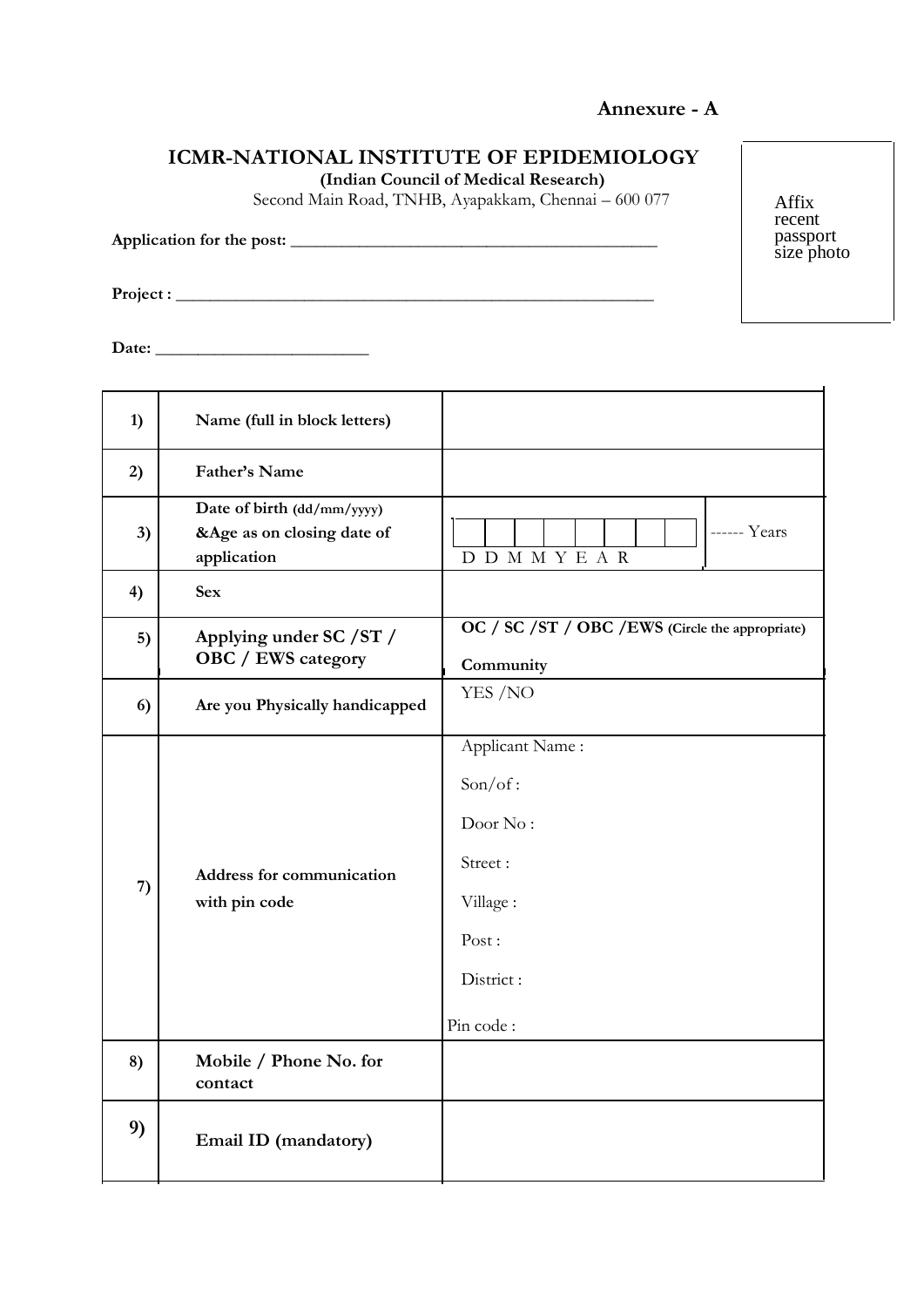### **10) Educational Qualifications**

| No. | <b>Exam Passed</b> | Board / University | Year of<br>Passing | % of Marks |
|-----|--------------------|--------------------|--------------------|------------|
|     |                    |                    |                    |            |
|     |                    |                    |                    |            |
|     |                    |                    |                    |            |
|     |                    |                    |                    |            |
|     |                    |                    |                    |            |
|     |                    |                    |                    |            |

### **11) Experience**

| N <sub>0</sub> | Name of the<br>Institution | Nature of employment* | Date of<br>joining | Date of<br>leaving | No. of<br>years |
|----------------|----------------------------|-----------------------|--------------------|--------------------|-----------------|
|                |                            |                       |                    |                    |                 |
|                |                            |                       |                    |                    |                 |
|                |                            |                       |                    |                    |                 |
|                |                            |                       |                    |                    |                 |
|                |                            |                       |                    |                    |                 |
|                |                            |                       |                    |                    |                 |

\* Provide Certificate of proof in support of your claim.

### **12) Publications (attach separate sheet, if space is not enough)**

| Title of the paper | Name of the journal | First/co/<br>corresponding<br>author | Impact<br>Factor |
|--------------------|---------------------|--------------------------------------|------------------|
|                    |                     |                                      |                  |
|                    |                     |                                      |                  |
|                    |                     |                                      |                  |